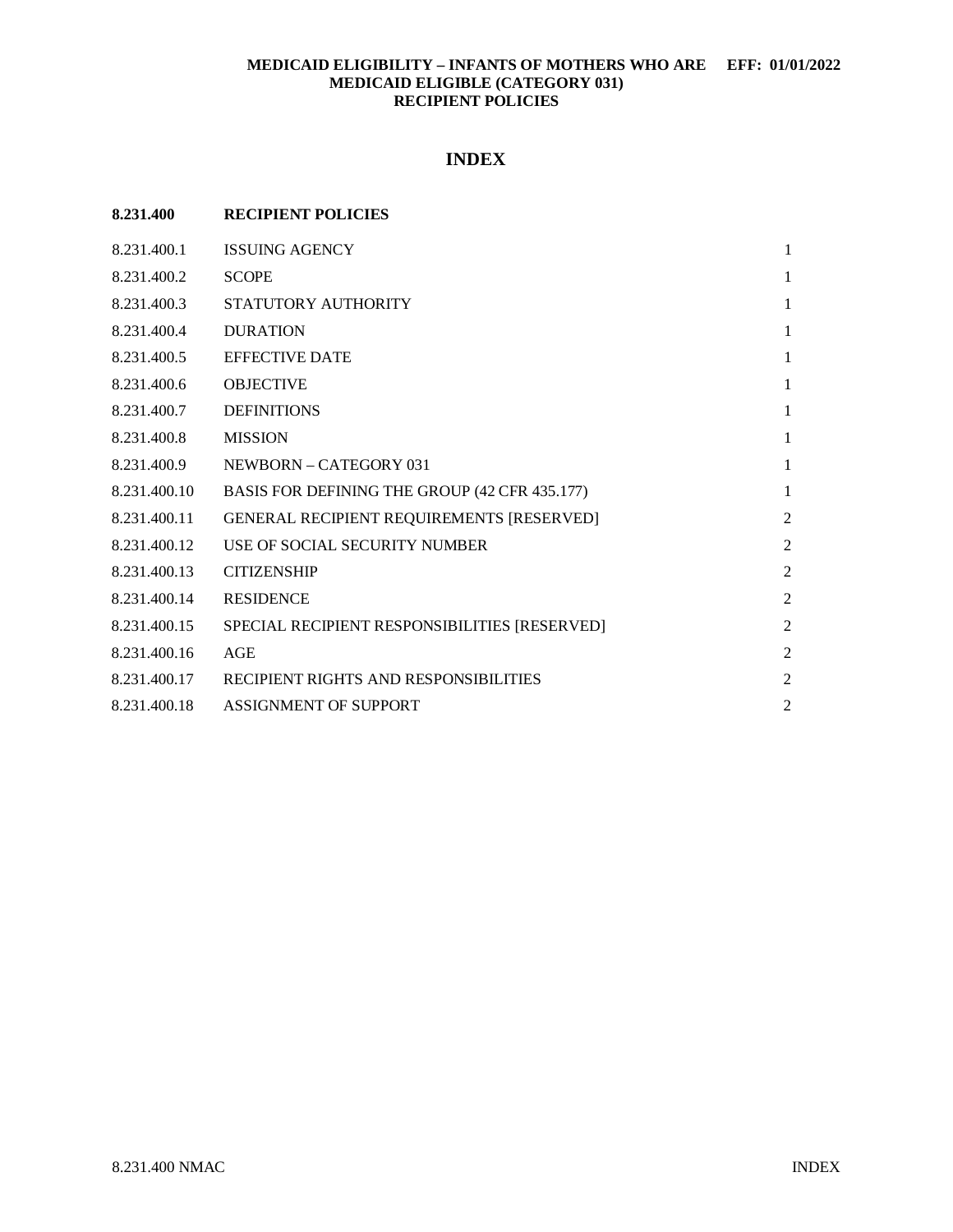**TITLE 8 SOCIAL SERVICES**

## **CHAPTER 231 MEDICAID ELIGIBILITY - INFANTS OF MOTHERS WHO ARE MEDICAID ELIGIBLE (CATEGORY 031)**

**PART 400 RECIPIENT POLICIES**

<span id="page-1-0"></span>**8.231.400.1 ISSUING AGENCY:** New Mexico Human Services Department. [8.231.400.1 NMAC - Rp, 8.231.400.1 NMAC, 10/1/2017]

<span id="page-1-1"></span>**8.231.400.2 SCOPE:** The rule applies to the general public. [8.231.400.2 NMAC - Rp, 8.231.400.2 NMAC, 10/1/2017]

<span id="page-1-2"></span>**8.231.400.3 STATUTORY AUTHORITY:** The New Mexico medicaid program is administered pursuant to regulations promulgated by the federal department of health and human services under Title XIX of the Social Security Act, as amended and by the state human services department pursuant to state statute. See Section 27-2-12 et seq. NMSA 1978 (Repl. Pamp. 1991).

[8.231.400.3 NMAC - Rp, 8.231.400.3 NMAC, 10/1/2017]

<span id="page-1-3"></span>**8.231.400.4 DURATION:** Permanent

[8.231.400.4 NMAC - Rp, 8.231.400.4 NMAC, 10/1/2017]

<span id="page-1-4"></span>**8.231.400.5 EFFECTIVE DATE:** October 1, 2017, unless a later date is cited at the end of a section. [8.231.400.5 NMAC - Rp, 8.231.400.5 NMAC, 10/1/2017]

<span id="page-1-5"></span>**8.231.400.6 OBJECTIVE:** The objective of these regulations is to provide eligibility policy and procedures for the medicaid program.

[8.231.400.6 NMAC - Rp, 8.231.400.6 NMAC, 10/1/2017]

### <span id="page-1-6"></span>**8.231.400.7 DEFINITIONS:** [**RESERVED**]

<span id="page-1-7"></span>**8.231.400.8 MISSION:** To transform lives. Working with our partners, we design and deliver innovative, high quality health and human services that improve the security and promote independence for New Mexicans in their communities.

[8.231.400.8 NMAC - Rp, 8.231.400.8 NMAC, 10/1/2017; A, 1/1/2022]

<span id="page-1-8"></span>**8.231.400.9 NEWBORN - CATEGORY 031:** The New Mexico medicaid program covers infants for 13 months born to mothers who are eligible for and receiving New Mexico medicaid at the time of the child's birth including during a period of retroactive eligibility. Mothers eligible to receive emergency medical services for noncitizens (EMSNC) at the time of labor and delivery are considered to meet the standard of medicaid eligibility for the mother.

[8.231.400.9 NMAC - Rp, 8.231.400.9 NMAC, 10/1/2017; A, 1/1/2022]

# <span id="page-1-9"></span>**8.231.400.10 BASIS FOR DEFINING THE GROUP (42 CFR 435.177):**<br>**A.** Eligibility: HSD provides medicald to children from birth three

**A. Eligibility:** HSD provides medicaid to children from birth through the month of the child's first birthday without application if, for the date of the child's birth, the child's mother was eligible for and received covered services under:

**(1)** the medicaid state plan (including during a period of retroactive eligibility under 42 CFR 435.915) regardless of whether payment for services for the mother is limited to services necessary to treat an emergency medical condition, as defined in section  $1903(v)(3)$  of the Act and 8.285.400.10 NMAC under the emergency medical services for non-citizens (EMSNC) program.

**(2)** the child is deemed to have applied and been determined eligible under the medicaid state plan effective as of the date of birth, and remains eligible regardless of changes in circumstances through the month of the child's first birthday, unless the child dies or ceases to be a resident of the state or the child's representative requests a voluntary termination of eligibility.

**B. Medicaid identification number:** The medicaid identification number of the mother serves as the child's identification number, and all claims for covered services provided to the child may be submitted and paid under such number, unless and until the state issues the child a separate identification number. HSD will issue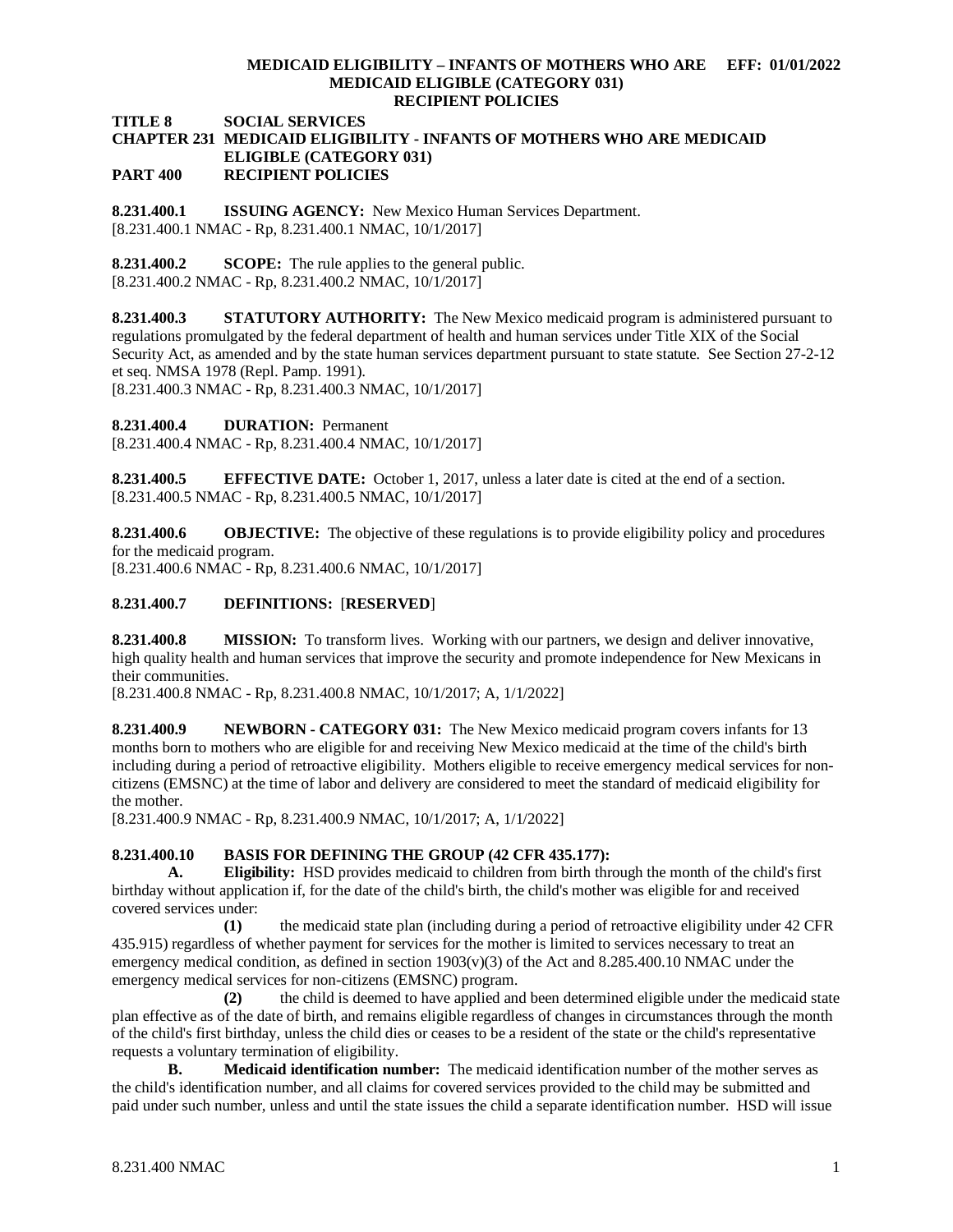a separate medicaid identification number for the child prior to the effective date of any termination of the mother's eligibility or prior to the date of the child's first birthday, whichever is sooner, except that HSD will issue a separate medicaid identification number in the case of a child born to a mother:

**(1)** whose coverage is limited to services necessary for the treatment of an emergency medical condition, consistent with 42 CFR 435.139 or 435.350 and 8.285.400.10 NMAC under the EMSNC program; or

**(2)** who received medicaid in another state on the date of birth. [8.231.400.10 NMAC - Rp, 8.231.400.10 NMAC, 10/1/2017; A, 1/1/2022]

## <span id="page-2-0"></span>**8.231.400.11 GENERAL RECIPIENT REQUIREMENTS: [RESERVED]**

[8.231.400.11 NMAC - Rp, 8.231.400.11 NMAC, 10/1/2017]

<span id="page-2-1"></span>**8.231.400.12 USE OF SOCIAL SECURITY NUMBER:** The infant is not required to have a social security number as a condition of eligibility.

[8.231.400.12 NMAC - Rp, 8.231.400.12 NMAC, 10/1/2017]

<span id="page-2-2"></span>**8.231.400.13 CITIZENSHIP:** An eligible newborn is considered to have met the citizenship and identity requirements.

[8.231.400.13 NMAC - Rp, 8.231.400.13 NMAC, 10/1/2017]

<span id="page-2-3"></span>**8.231.400.14 RESIDENCE:** To be eligible for medicaid, an applicant/recipient must be physically present in New Mexico on the date of application or final determination of eligibility and must have demonstrated intent to remain in the state. A temporary absence from the state does not prevent eligibility. A temporary absence exists if the applicant/recipient leaves the state for a specific purpose with a time-limited goal, and intends to return to New Mexico when the purpose is accomplished.

[8.231.400.14 NMAC - Rp, 8.231.400.14 NMAC, 10/1/2017]

## <span id="page-2-4"></span>**8.231.400.15 SPECIAL RECIPIENT RESPONSIBILITIES: [RESERVED]**

[8.231.400.15 NMAC - Rp, 8.231.400.15 NMAC, 10/1/2017]

<span id="page-2-5"></span>**8.231.400.16 AGE:** An applicant/recipient newborn is eligible for medicaid under this category from birth through the month of the child's first birthday. [8.231.400.16 NMAC - Rp, 8.231.400.16 NMAC, 10/1/2017]

<span id="page-2-6"></span>**8.231.400.17 RECIPIENT RIGHTS AND RESPONSIBILITIES:** An applicant/recipient is responsible for establishing his/her eligibility for medicaid. As part of this responsibility, the applicant/recipient must provide required information and documents or take the actions necessary to establish eligibility. Failure to do so must result in a decision that eligibility does not exist. An applicant/recipient must also grant the human services department (HSD) permission to contact other persons, agencies or sources of information which are necessary to establish eligibility.

[8.231.400.17 NMAC - Rp, 8.231.400.17 NMAC, 10/1/2017]

<span id="page-2-7"></span>**8.231.400.18 ASSIGNMENT OF SUPPORT:** Assignment of child support rights is not required for applicants/recipients eligible for category 031. [8.231.400.18 NMAC - Rp, 8.231.400.18 NMAC, 10/1/2017]

### **HISTORY OF 8.231.400 NMAC:**

Pre-NMAC History: The material in this part was derived from that previously filed with the State Records Center. ISD 290.1000, Medical Assistance for Woman and Children, filed 11/13/1984.

ISD FA 830, Medical Assistance for Woman and Children and AFDC Related Groups, filed 2/10/1988. MAD Rule 830, Medical Assistance for Women and Children and AFDC - Related Groups, filed 8/11/1988. MAD Rule 830, Medical Assistance for Women and Children and AFDC - Related Groups; filed 9/8/1988. MAD Rule 830, Medical Assistance for Women and Children and AFDC - Related Groups; filed 9/30/1988. MAD Rule 830, Medical Assistance for Women and Children and AFDC - Related Groups; filed 12/1/1988. MAD Rule 830, Medical Assistance for Women and Children and AFDC - Related Groups; filed 3/31/1989. MAD Rule 830, Medical Assistance for Women and Children and AFDC - Related Groups; filed 6/8/1989.